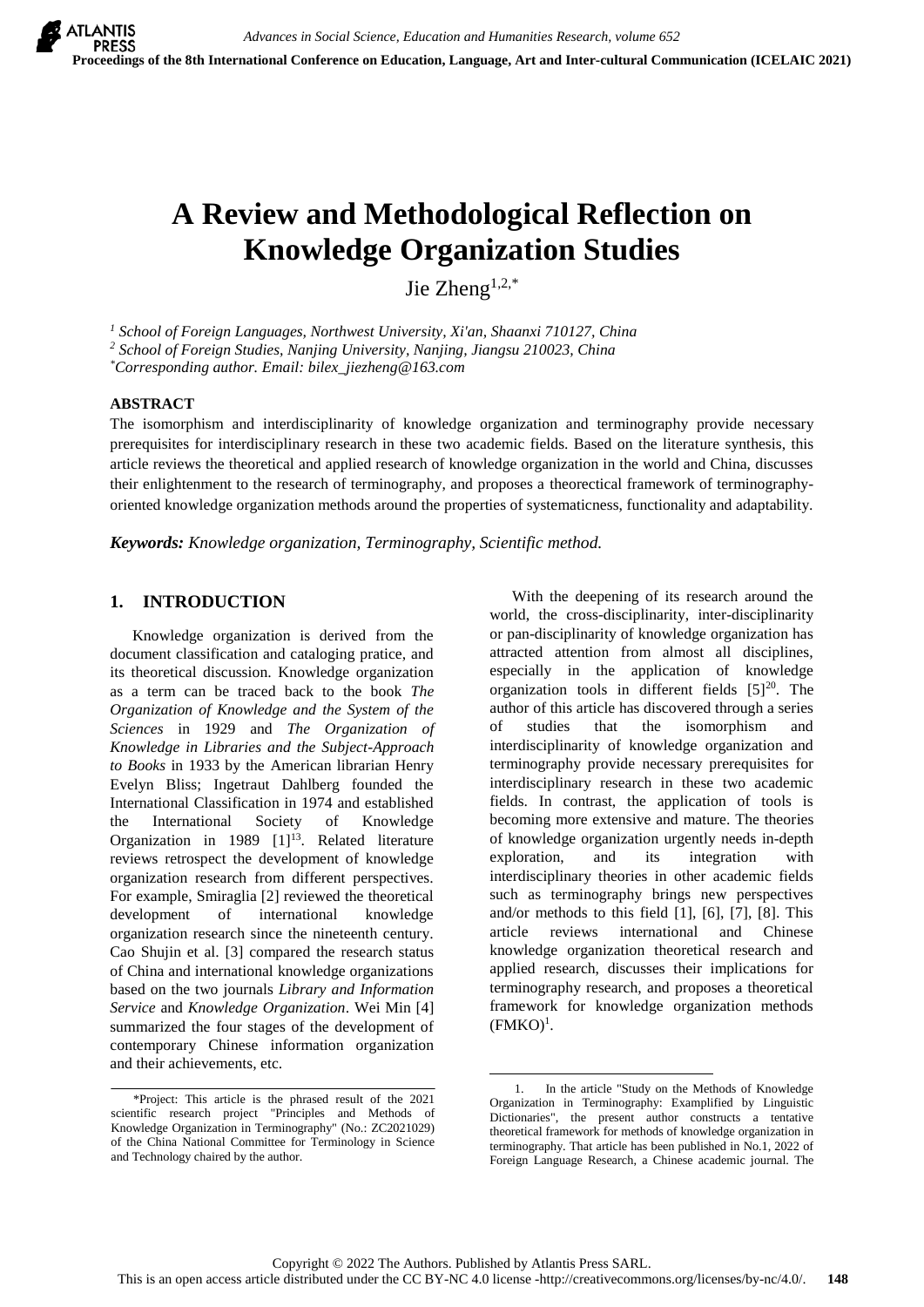## **2. THEORETICAL RESEARCH ON KNOWLEDGE ORGANIZATION**

## *2.1 Related Research on Knowledge Organization Theory in the World*

Through the perusal of relevant literature, the theoretical research on knowledge organization in foreign countries can be roughly divided into topics such as the principles and methods of knowledge organization, the types and functions of KOS, and the theoretical basis of knowledge organization in chronological order. Among them, research on the concept theoretical methods of knowledge organization, the types and functions of KOS, etc. reflects the influence of general terminology on the formation and development of the field of knowledge organization.

Knowledge organization principle is one of the research topics of knowledge organization formed by American librarian Henry Evelyn Bliss in the 1920s to 1930s on the basis of his rational reflection on the practice of book classification and cataloging practice. Bliss [9],  $[10]^{92-95}$  started from "structural organization", and clearly put forward a series of principles of knowledge organization (that is, scientific system), such as "organization and unification", "subordination", "coordination" and so on. ISKO founder Dahlberg  $[11]^{21-30}$  proposed "Information Coding Classification" based on "principles of paradigmatic organization" and "principles of syntagmatic organization". The former includes specific classification principles for categories, subject areas, and scopes, while the latter includes specific classification principles for "general relationships", syntactic relationships, and "special relationships". In order to eliminate the structural complexity of graphical representation, Warfield [12]<sup>319</sup> proposed a definition principle for "structural types". Tognoli & Chaves Guimarães [13] discussed the historical status of "principle of provenance" and the status quo of terminology use, and believed that it is not only a principle of archive knowledge organization, but also a way to realize the authenticity and credibility of data in the digital environment.

Special theoretical discussions on knowledge organization methods have been seen earlier in the literature of scholars such as Smiraglia, and he [2] summarized knowledge organization methods as "pragmaticism and rationalism" in the 19th century,

l

"empiricism" and "logical positivism" after the 20th century, etc.; Dahlberg $[14]^{161}$  summarized it as "mathematical-statistical approach", "mathematicalconceptual approach" and "concept-theoretical approach", and proposed "information coding classification" based on the third method; Gnoli [15] summed up five knowledge organization methods, "user-based approaches", "collection approaches", "documental approaches", "perspective approaches" and "phenomenon approaches".

The related research of KOS is produced along with the research of knowledge organization principles and methods. The type and function research focuses on theoretical research. It is generally believed that it started from Gail Hodge and developed by Marcia Lei Zeng and others.  $Hodge[16]$ <sup>5</sup> divides KOS into three categories and 11 subcategories according to features such as structure and complexity, including: "term lists", "classifications and categories", and "relationship lists"; Based on Hodge's classification, Zeng [17] added a category of "metadata-like models" and three subcategories of "pick lists", "synonym rings" and "concept maps"; Souza [18] proposed KOS multi-dimensional classification model; Bratková et al. [19]<sup>5</sup> represents KOS as a five-level model from data, metadata to conceptual data model and so on. The functional research of KOS is scattered in related literature along with its type research. For example, Soergel [20] believes that KOS of digital library has various functions such as "semantic road map" and "Ontology for data element definition"; Zeng  $[17]$  <sup>160-182</sup> took the control vocabulary as the main research object and summarized the four functions of KOS.

With the maturity of knowledge organization research, scholars have gradually explored its theoretical basis in depth and comprehensively, and attempted to explore its essence from a philosophical perspective. Dahlberg  $[21]^{161}$ proposed the theoretical basis of information coding classification including "Integrative Level Theory", system theory, conceptual theory, etc. Among them, conceptual theory is recognized as one of the theoretical foundations of knowledge organization by academic circles [5], [22]. Smiraglia [5] systematically explored the theoretical basis of knowledge organization from the aspects of philosophical epistemology, semiotics, order<sup>2</sup>, Husserl's phenomenology and

present article improves the framework based on a broader literature synthesis.

<sup>&</sup>lt;u>.</u> 2. The word "order" originated from Foucault's *The Order of Things: An Archaeology of Human Sciences* [5].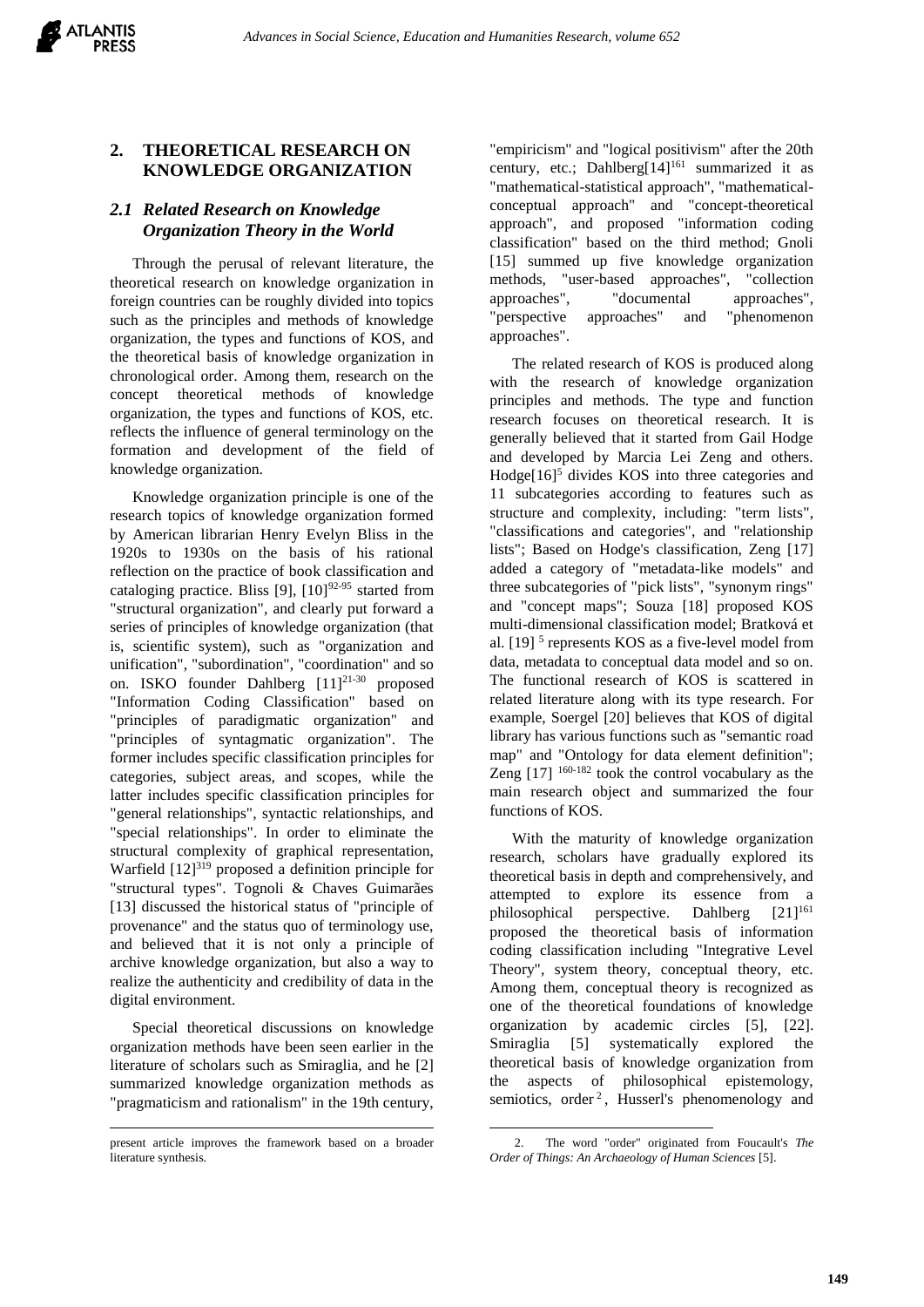

Wittgenstein's philosophy of logic in the third chapter of his book. ISKO's official website <sup>3</sup> divides the related literature on the theoretical basis of knowledge organization into five categories based on Ingetraut Dahlberg's related research, including: "conceptology", mathematics, system theory, psychology and science.

### *2.2 Related Research on Knowledge Organization Theory in China*

The discussion of knowledge organization in China "begins in the late 1980s"[23] <sup>386</sup>. Based on the retrieval on CNKI on October 28, the first Chinese document on the subject of knowledge organization was "Knowledge Organization Supporting the Knowledge Base of Multi-Expert-System" published in 1990 by Cheng Jianqun, Qin Tong and Hu Ming in the 8th issue of *Journal of Computer Research and Development*. The article defines knowledge organization as "an organization method implemented when building and maintaining...large-scale knowledge base systems...". Since then, scholars such as Liu Hongbo, Wang Zhijin, Jiang Yongfu, Su Xinning and others have conducted in-depth research on the construction of knowledge organization theory, forming a knowledge organization theory system that spans the fields of library and information science and information science. The following presents the theoretical development context roughly in chronological order:

Knowledge organization theory.

Mr. Liu Hongbo published six related documents from 1991 to 1992. In response to the "knowledge exchange theory" prevailing in the field of library information at that time, he proposed the "knowledge organization theory" and believed that "the essence of library internal activities is knowledge organization", including the activities of "search", "organization" and "collection". He also analyzed its "simulation" of "public knowledge memory structure" and "brain knowledge memory structure", and explored from the concepts of "flexibility" and so on  $[24]^{13-17}$ .

 The disciplinary basis of knowledge organization.

Mr. Wang Zhijin published 13 related documents from 1998 to 2014, and published the

 $\overline{a}$ 

book *Knowledge Organization Theory and Methods* in 2009. His research has conducted in-depth theoretical discussions on the research content such as "conceptual model", "ten principles", "philosophical foundation and eight methods", and "semantic relations". By exploring the relationship between knowledge organization and "logic", "mathematics", "system theory", "psychology" and "knowledge engineering", the "disciplinary foundation of knowledge organization" has been laid  $[25]^{31-53}$ .

 Library philosophy and knowledge organization theory.

Mr. Jiang Yongfu published 17 related documents from 1999 to 2011. His monograph *General Theory of Library Science* took "knowledge organization theory" as one "basic theory of library science in China after the founding of the People's Republic of China" and one of the "theoretical foundation of library science". His research involves library philosophy, knowledge organization methods, and knowledge organization theory. Regarding library philosophy, Jiang Yongfu believes that "libraries are social organizations that organize knowledge" [26] <sup>19</sup>; Library science takes "objective knowledge" as the "ontological object", "subjectivization of objective knowledge" as the "epistemological object", and "the organization of objective knowledge" as the "methodological basis" [27] <sup>34</sup>; library science takes "objective knowledge" as the "logical starting point", "knowledge organization" as the "logical intermediary", and "people" as the "logical end point" [27]. Regarding knowledge organization methods, Jiang Yongfu et al.  $[28]$ <sup>3</sup> summarized seven methods including "knowledge representation", "knowledge reorganization", "knowledge clustering", etc. Regarding knowledge organization theory, Jiang Yongfu explored the "concept", "meaning", "essence" and "history" of knowledge organization, and the principles of "grammar", "semantics" and "pragmatics" of knowledge organization[29]<sup>5</sup>. It is believed that knowledge organization theory can provide a better theoretical underpinning for "revealing the internal activity mechanism of the library..." [23]<sup>387</sup>.

 Knowledge organization oriented to knowledge services.

Mr. Su Xinning published a total of 19 related documents from 2009 to 2019, and published the book *Knowledge Organization Theory and Method Oriented to Knowledge Service* in 2014, which mainly involves "knowledge management research

<sup>3.</sup> Isko. 2018. Classification System for Knowledge Organization Literature [EB/OL]. 2020-10-23. https://www.isko.org/scheme.php.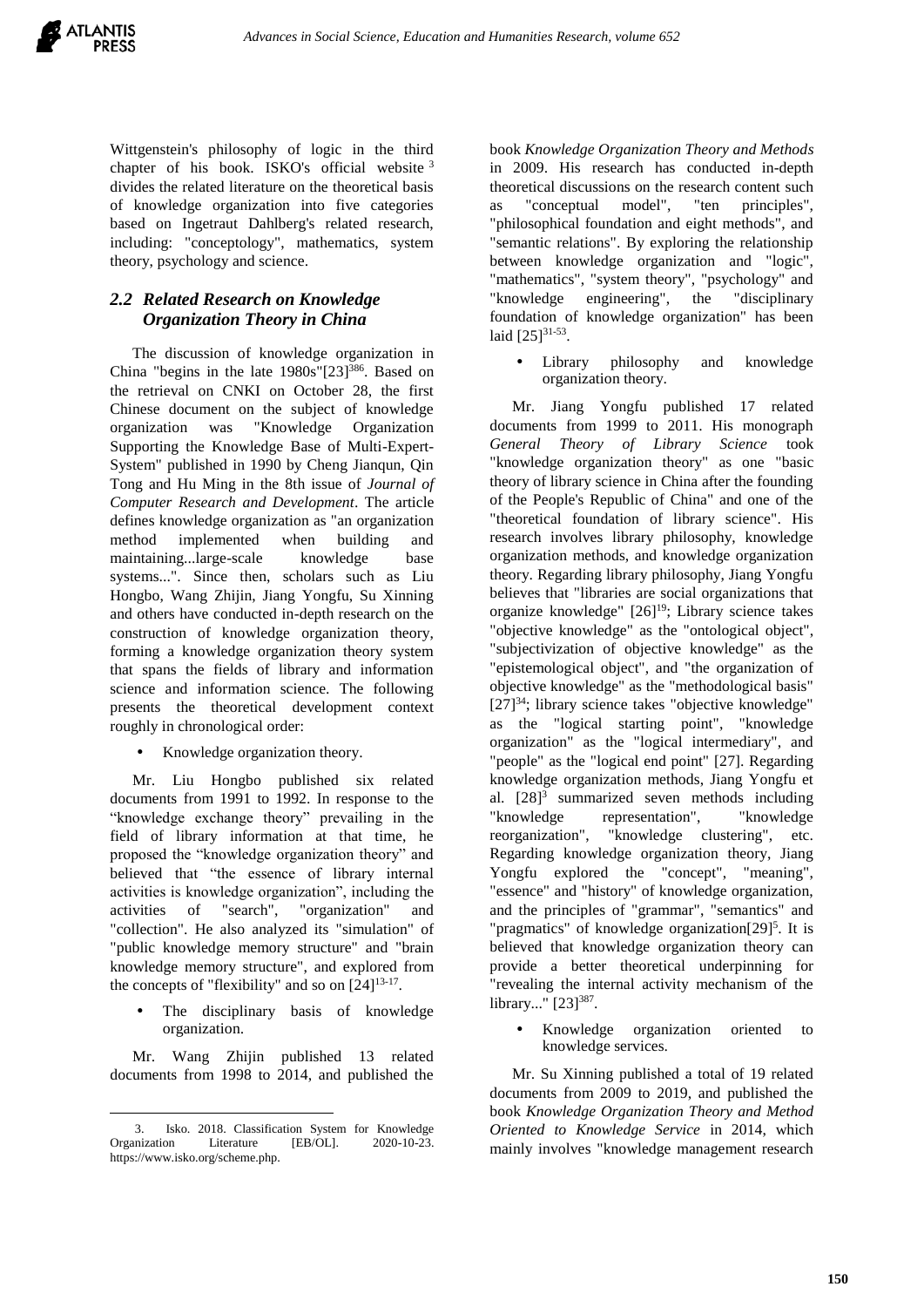on semantic web ontology" and "theories and methods of knowledge organization for knowledge service". Focusing on "knowledge management research on semantic web ontology", Wang Hao and Su Xinning construct and describe the CSSCI ontology conceptual model through the "ontology object-oriented knowledge organization method", and based on this, they conduct subject association analysis and build a "knowledge retrieval service platform" [30]<sup>22</sup>. Focusing on "theories and methods of knowledge organization for knowledge services", Su Xinning et al. [31] carry out a comprehensive and in-depth discussion on the themes such as the "research content", "tools", "related theories and methods", "user needs and knowledge services", etc. of knowledge organization, and build a "knowledge organization system oriented to knowledge services", including three levels of "knowledge resource layer", "knowledge organization layer" and "knowledge service layer", which respectively realize three types of processes: "data ordering", "data knowledgization" and "knowledge servitization". It is worth noting that the key project of China's National Social Science Fund, "Research on Domain Knowledge Processing and Organization Model in Big Data Environment", hosted by Mr. Su Xinning, was established in 2020. As can be seen from the name of the project, the research object began to focus on domain knowledge, that is, the research category of "terminography as a general concept" [32]<sup>120-121</sup>.

 Related theoretical research on terminography in the field of knowledge organization.

Although this kind of research has already attracted the attention of the library and information science community [33], Mr. Song Peiyan, the representative of systematic researchers, published 16 related documents from 2011 to 2018, and published the book *Terminology Computing and Knowledge Organization Research* in 2018. His research focuses on KOS such as the thesaurus in the network environment, and he proposes a "terminology service system based on knowledge organization" and a "terminology dictionary knowledge organization model". The 2011 National Social Science Fund Project "Research on Terminology Service Based on Knowledge Organizations" and the 2020 National Science and Technology Terminology Committee Project "Research on Integration Methods of Terminology Databases of International Organizations" hosted by Mr. Song Peiyan can be regarded as research on

terminography methods under the network environment.

In addition, scholars such as Bi Qiang, Mu Dongmei, and Teng Guangqing have systematically explored the theories of "digital library knowledge organization in the semantic network environment" and "KOS of digital libraries" since 2005 [34]; Wen Tingxiao et al. conducted systematic research on the theoretical basis, concepts, and types of knowledge association; Chang Chun et al.  $[35]^{146}$ constructed a "knowledge organization ecosystem research framework" based on "ecology principles", including four levels of "conceptual examples", "conceptual populations", "conceptual communities" and "ecosystems"; Zeng Xinhong et al. [36] discussed the semantic description scheme of Chinese KOS.

## **3. APPLIED RESEARCH ON KNOWLEDGE ORGANIZATION**

According to the subject area of the research object, the applied research of knowledge organization in China and foreign countries can be divided into three approaches: general research, specialized domain-based research and interdisciplinary research (in the broad sense).

The general research approach is oriented to general knowledge organization tools such as general book classification tables and general thesauruses, which can be traced back to the ancient simple knowledge classification ideas and book classification practices in China and foreign countries [37]. There are newer studies such as "knowledge organization of think tank resources" et al. [38]<sup>120</sup>. This kind of research roughly corresponds to the two basic categories of "4 General Classification System and Thesaurus" and "8 Application Classification and Indexing" in the "Classification System for Knowledge Organization Literature" on the ISKO official website  $[33]^4$ .

The specialized domain-based research approach is geared towards a knowledge organization tool in a certain subject field. In the above-mentioned document classification system, it corresponds to nine subject fields ranging from formal sciences such as logic and mathematics to language, literature and art and so on. For example, Garbacz  $[39]^{27}$  expanded the conceptual framework of ontology engineering in the field of philosophy and applied it to a simple OWL ontology; Weissenberger  $[40]^{290}$  explored the ethics issues in traditional Irish music literature from the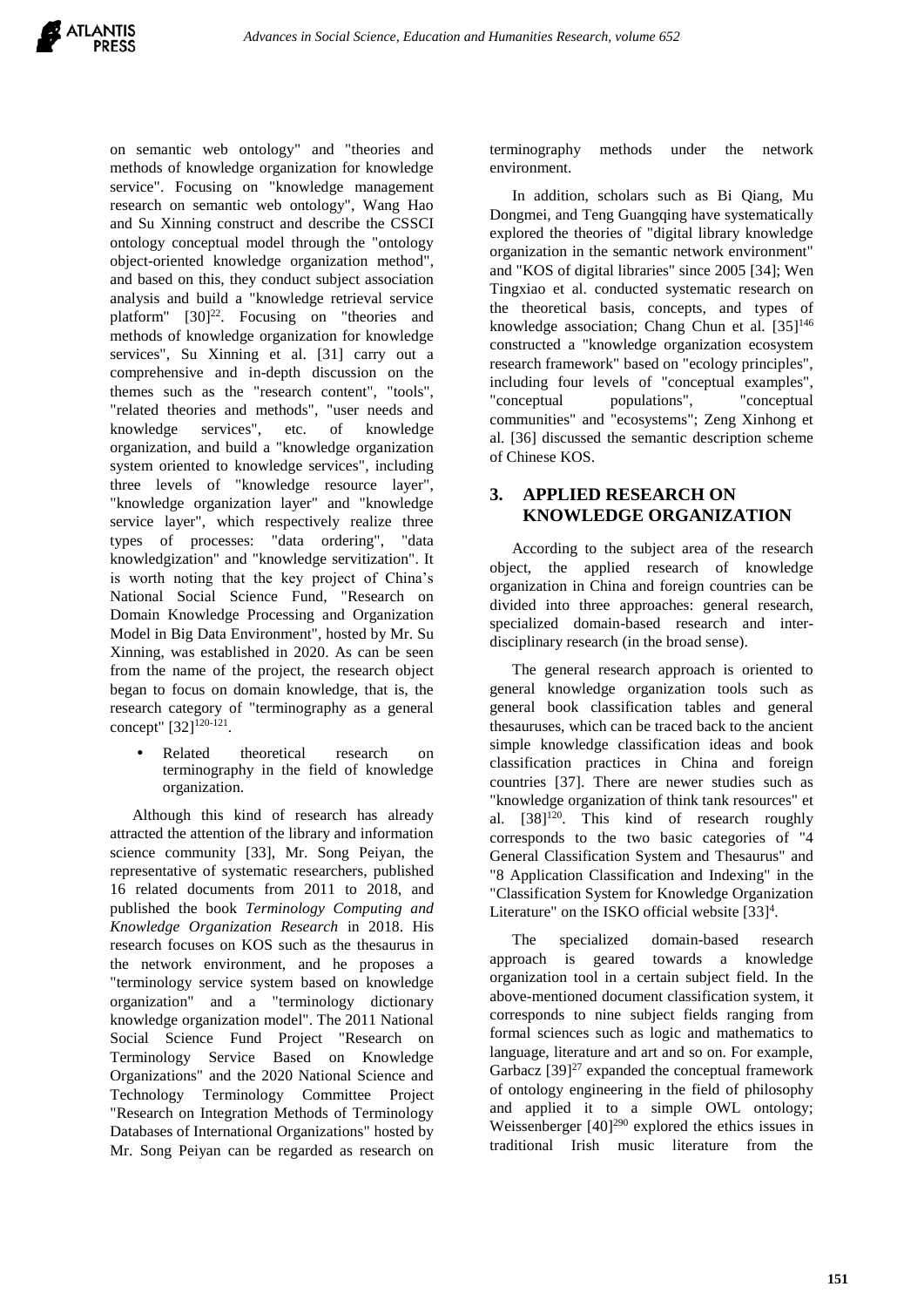perspective of "ethics of evidence", based on "informativenss of documents" and oral documents; Chen et al [41] took the control thesaurus in the field of Chinese art as the research object, analyzed the concept alignment problem of Chinese-English terminology structure, and proposed four semantic interoperability modes; Garbacz [42] constructed a formal ontology model "CIDOC-CRM" in the field of cultural heritage from the perspective of ontology logic, for information exchange and integration in this field. Scholars in China have paid attention to this kind of research since 1990. For example, Li Bing and Xu Youfu published the article *Foundation of ESDDTL's Knowledge Base* in the 8th issue of *Journal of Computer Research and Development* in 1994, focusing on "medical diagnosis and treatment expert knowledge"; Since the 21st century, related research in China has grown rapidly.<sup>4</sup> In addition to the common natural sciences such as medicine, the humanities have also received increasing attention from the academic community. For example, Ma Chuangxin [43] aimed at the problem of knowledge representation in annotation literature, focusing on the field of exegetics, and proposed a "ontology and XMLbased knowledge representation scheme". Based on this, he constructed the "initial ontology of exegesis" and explored the "automatic transformation method of the knowledge structure of the annotation and sparse literature"; Liu Ningjing et al. [44] focused on "academic celebrities" and constructed a "descriptive framework model" and an "entity relationship model"; Deng Jun et al. [45]<sup>1</sup> focused on "the Qing dynasty officials" and realized "fine-grained knowledge organization" at the "knowledge unit" level.

Interdisciplinary field-based research aims at the limitations of subject-based classification methods, and explores the challenges and countermeasures brought by interdisciplines or discipline intersertion to knowledge organization tools. For example, Szostak et al[46] <sup>210</sup> proposed a phenomenon-based classification method under an integrative approach, and explored its feasibility; Wei Jianxiang $[47]$ <sup>7</sup> explored the interdisciplinary "knowledge discovery" and "visualization" technology through "clustering algorithm"; Zheng

Yi's [48] doctoral dissertation proposed the "ontology construction method of interdisciplinary knowledge" by expanding the "seven-step method", and extended the "ontological relationship of interdisciplinary knowledge" by taking computer science and biological sciences as examples.

## **4. CONCLUSION**

Knowledge organization research in China and the world are similar in application, and can be divided into three research approaches: general, subject-field-based, or interdisciplinary field-based, but theoretical research of each approach has its own characteristics. Internationally, the theoretical research is carried out around the principles, methods, theoretical basis of knowledge organization, and the types and functions of KOS, forming a relatively loose theoretical system in the field of knowledge organization. The theoretical research of knowledge organization in China is mainly intended for increasingly in-depth and systematic theoretical construction centering on the theory of knowledge organization. In recent years, the focus of theoretical research in China has been increasingly laid on domain knowledge organization methods (under the big data environment), and some scholars have begun to pay attention to the knowledge organization methods of terminology dictionaries and terminology databases, which is the intersection of KO and terminography. However, due to the different subject characteristics, especially the main research objects, the two fields of knowledge organization and terminography have different research focuses: the field of knowledge organization focuses on literature-based knowledge organization research, and the field of terminography focuses on terminology-based knowledge organization research, which requires high precision and multidimensional conceptual analysis, while knowledge organization can provide theoretical elements for terminography research. In general, knowledge organization related theories are huge and loose, and there is no relatively definite theory; at the same time, the related research on the terminography in the field of knowledge organization [49], [50], [51] focuses on taking the thesaurus, ontology and other KOS specific construction methods or technology research and development as the mainstream. The terminography certainly requires the application of these advanced technical methods, but from a research perspective, it is more necessary to use the relevant theoretical elements of knowledge organization to explore in-

l 4. On November 5, 2020, the author of this article searched CNKI's literature on the subject of "knowledge organization" and included "fields". The overall trend of the research shows that the growth rate was the fastest from 2003 to 2006, from 9 to 40 articles, and 2013 was the peak with 78 articles published.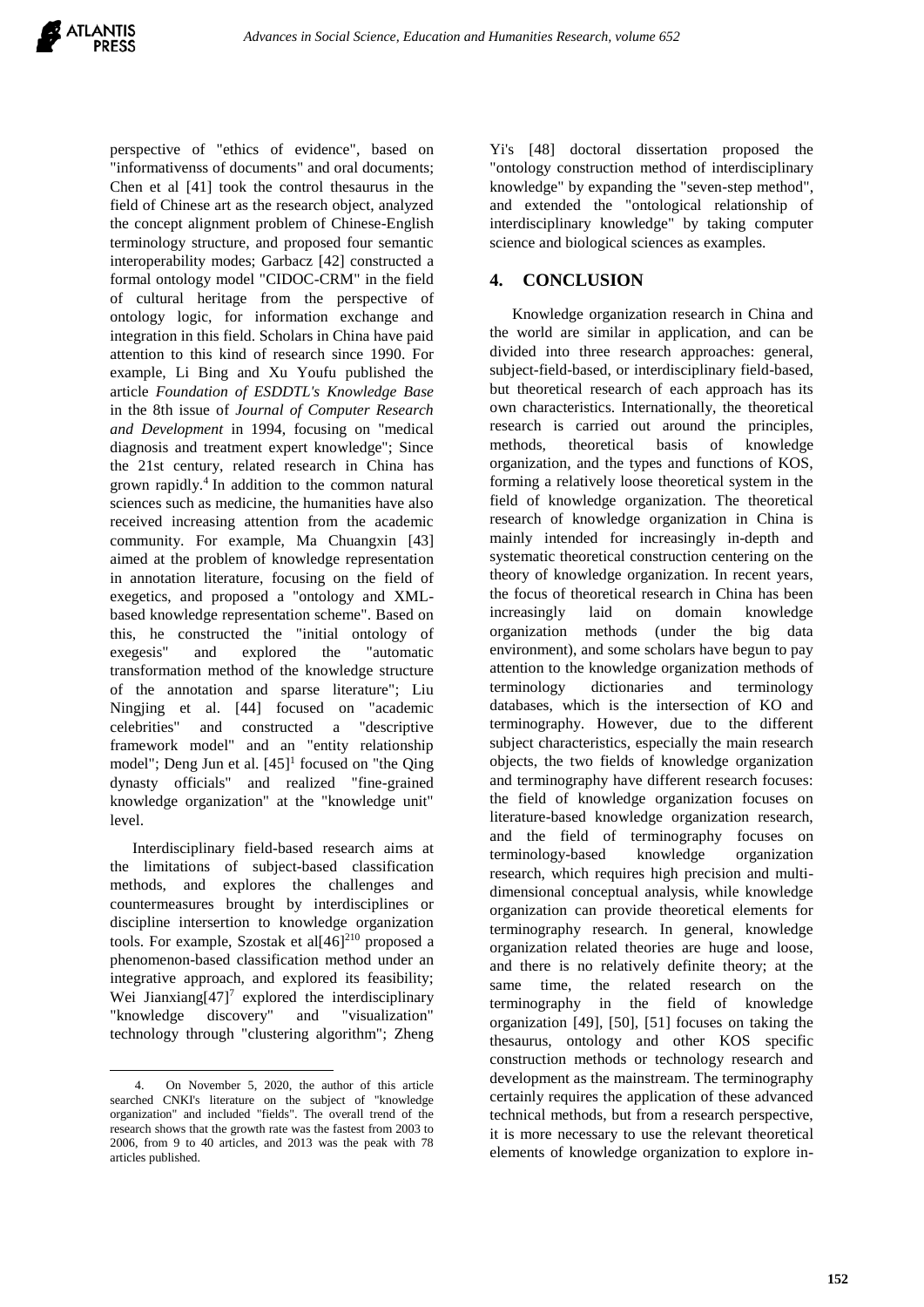depth issues such as its own theoretical mechanism. Therefore, it is necessary to systematically sort out and integrate the content of relevant documents, and debug the adaptability of the relevant theoretical elements of knowledge organization to form a theoretical method of knowledge organization suitable for the study of terminography.

Based on the synthesis of existing literature, a theoretical framework of knowledge organization methods is formed around the three fundamental properties of knowledge organization, namely systematicity, functionality and adaptability. It can be seen from "Table 1" that the systematicity of KO is mainly expressed as "structure" [9] and

"integrity, relevance, and dynamic balance" [31], the specific methods of which involve book classification to reflect the scientific system, etc.; the functionality of knowledge organization is mainly expressed as "maximal efficiency"[9], use and retrieval[52], vocabulary control [17], and semantic road signs[20], the specific methods of which involve the combination of traditional book classification, open retrieval system, etc., as well as the thesaurus control method and drawing concept space for the network environment; the adaptability of knowledge organization is mainly expressed as plasticity, user center, etc., and the specific methods are embodied in book classification such as classifying, defining, indexing, and other methods to realize knowledge proliferation [31].

|  |  | Table 1. Theoretical Framework for Methods of Knowledge Organization (FMKO) |  |
|--|--|-----------------------------------------------------------------------------|--|

|               | Principles of KO                                                                                                                                                  | Methods of KO                                                                                                                                                      |  |  |
|---------------|-------------------------------------------------------------------------------------------------------------------------------------------------------------------|--------------------------------------------------------------------------------------------------------------------------------------------------------------------|--|--|
| Properities   | <b>Relevant statements</b>                                                                                                                                        | <b>Relevant statements</b>                                                                                                                                         |  |  |
| Systematicity | unification",<br>"organization<br>and<br>Structure:<br>"coordination",<br>"gradation<br>"subordination".<br>in.<br>speciality"[9], [10]                           | Book classification reflecting "system of the sciences"[9]                                                                                                         |  |  |
|               | "Integrity, relevance, dynamic balance" [32] <sup>20</sup>                                                                                                        | "Looking for the connection between knowledge or data<br>rises to a semantic relationship"; "Maintaining the balance of<br>various elements" [32] <sup>20</sup>    |  |  |
| Functionality | "maximal efficiency"[9]                                                                                                                                           | "collocation", etc. [9]                                                                                                                                            |  |  |
|               | use and retrieval: 1) "Books are for use"; 2) "Every<br>person [has] his or her book"; 3) "Every book [has] its<br>reader"; 4) "Save the time of the reader" [52] | Location, opening hours, furniture, librarians; 2) user<br>surveys, extensive publicity, etc.; 3) "open access system",<br>shelving, cataloging, etc. [52]         |  |  |
|               | vocabulary control: "eliminating ambiguity", "synonymy<br>control", "estalblishing semantic relationships", etc.<br>$[17]^{160}$                                  | "Qualifier", context; preferred terms, references and codes;<br>indentation, codes [17]                                                                            |  |  |
|               | "semantic road map"[20] <sup>29</sup>                                                                                                                             | Draw the concept space, classify, and make cross-<br>disciplinary, cross-language, and cross-cultural associations<br>between concepts and terms[20] <sup>29</sup> |  |  |
| Adaptability  | "Plastic system, adaptive as well as expansible" (The<br>organization of knowledge in libraries and the subject-<br>approach to books written by Bliss in 1933)   | Specific methods of classification, definition, naming and<br>indexing                                                                                             |  |  |
|               | "growing organism" [52]                                                                                                                                           |                                                                                                                                                                    |  |  |
|               | "User-centered"[32] <sup>75</sup>                                                                                                                                 | Colon classification                                                                                                                                               |  |  |
|               |                                                                                                                                                                   | "User-oriented needs and problems", "Adapt to personalized                                                                                                         |  |  |
|               |                                                                                                                                                                   | and professional services", "Realize the proliferation of<br>knowledge"[32] <sup>75</sup>                                                                          |  |  |

The above-mentioned three properties of knowledge organization coincide with the characteristics of our research objects terminology dictionaries, terminology databases and other terminological resources. Systematicity is the most basic principle of terminology, and it has guided the research and practice of terminology and its subdisciplines since its inception; functionality and adaptation are both hot topics in lexicography, and the function of terminology has also received increasing academic attention from the academic circle [53], [54], but there is still a lot of room for research on the functionality and adaptability of terminology resources in the field of

terminography. From the above three properties and methods of KO, three research paths of terminography can be derived, namely, systematic research in terminography, functional research in terminography, and adaptive research in terminography. In-depth discussions will be conducted around these three paths in the near future.

## **AUTHORS' CONTRIBUTIONS**

This paper is independently completed by Jie Zheng.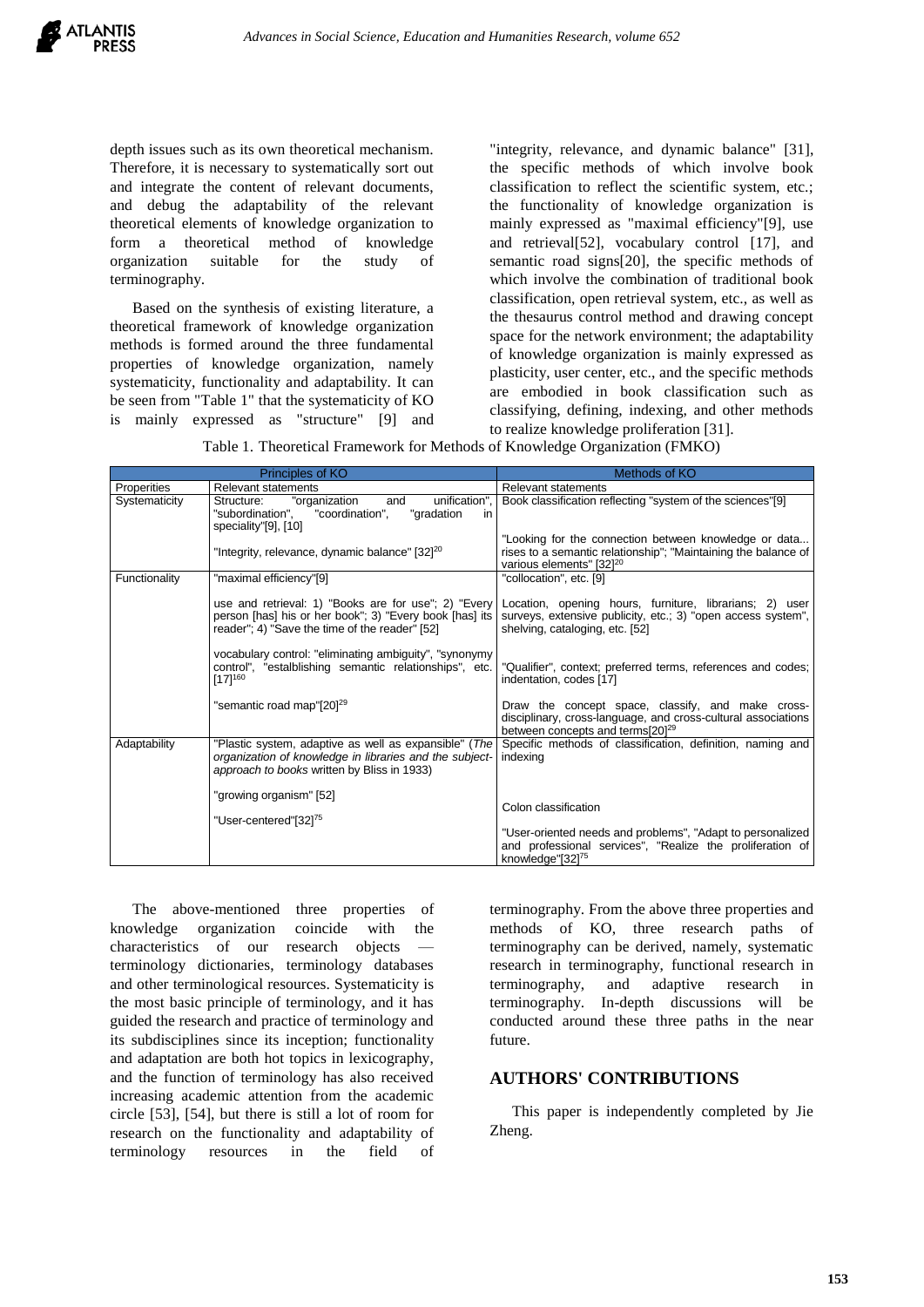

### **REFERENCES**

- [1] Zheng Jie, New Interpretation of Terminography from the Perspective of Knowledge Organization [J]. China Terminology, 2020, 22(04): 12-17. (in Chinese)
- [2] SMIRAGLIA R P. The Progress of Theory in Knowledge Organization [J]. Library Trends, 2002, 50(3): 330-349.
- [3] Cao Shujin, Wang Zhihong, Wang Lianxi, The Research and Development of Knowledge Organization in China and Abroad: A Comparative Review study of Library and Information Service and Knowledge Organization [J]. Documentation, Information & Knowledge, 2017(04): 100-112. (in Chinese)
- [4] Wei Min, 70 Years Development of Information Organization in New China [J]. Library Journal, 2020, 39(03): 32-40. (in Chinese)
- [5] SMIRAGLIA R P. The Elements of Knowledge Organization [M]. Switzerland: Springer International Publishing, 2014.
- [6] ZHENG J. Study on the Design Features of "Key Concepts in Chinese Thought and Culture" and Its Picture Book: Proceedings of the 2020 International Conference on Language, Communication and Culture Studies (ICLCCS 2020) [C], Moscow, Russia: Atlantis Press, 2020:185-192.
- [7] ZHENG J. The Model Construction of Knowledge Organization System in Terminography—Taking Chinese Linguistic Terminology as an Example: The 7th International Conference on Education, Language, Art and Inter-cultural Communication (ICELAIC 2020) [C], Moscow, Russia: Atlantis Press, 2020:154-163.
- [8] Zheng Jie, On the Isomorphism Between Knowledge Organization and Terminography [J]. Library Theory and Practice, 2020(02): 85-89. (in Chinese)
- [9] Bliss H E. The Organization of Knowledge and the System of the Sciences [M]. New York: Henry Holt and Company, 1929.
- [10] Bliss H E. The System of the Sciences and the Organization of Knowledge [J]. Philosophy of Science, 1935, 2(1): 86-103.
- [11] DAHLBERG I. Possibilities for A New Universal Decimal Classification [J]. Journal of Documentation, 1971, 27(1): 18-36.
- [12] WARFIELD J N. Some Principles of Knowledge Organization [J]. IEEE Transactions on Systems, Man, and Cybernetics, 1979,9(6): 317-325.
- [13] TOGNOLI N, CHAVES GUIMARÃES J A. Provenance as a Knowledge Organization Principle [J]. Knowledge Organization, 2019(7): 558-568.
- [14] DAHLBERG I. Knowledge Organization: A New Science [J]. Knowledge Organization, 2006, 33(1): 11-19.
- [15] GNOLI C. Introduction to Knowledge Organization [M]. London: Facet Publishing, 2020.
- [16] HODGE G. Systems of Knowledge Organization for Digital Libraries: Beyond Traditional Authority Files[R]. Washington, DC: Digital Library Federation, Council on Library and Information Resources, 2000.
- [17] ZENG M L. Knowledge Organization Systems (KOS)[J]. Knowledge Organization, 2008, 35(2/3): 160-182.
- [18] SOUZA R R, TUDHOPE D, ALMEIDA M B. Towards a Taxonomy of KOS: Dimensions for Classifying Knowledge Organization Systems [J]. KNOWLEDGE ORGANIZATION, 2012, 39(3): 179-192.
- [19] BRATKOVÁ E, KUČEROVÁ, HELENA. Systémy organizace znalostí a jejich typologie [J]. Knihovna, 2014, 25(2): 5-29.
- [20] SOERGEL D. Digital Libraries and Knowledge Organization [M]//Kruk S R, McDaniel B. Semantic Digital Libraries. Berlin, Heidelberg: Springer Berlin Heidelberg, 2009:9-39.
- [21] DAHLBERG I. The Information Coding Classification (ICC): A Modern, Theory-Based Fully-Faceted, Universal System of Knowledge Fields [J]. Axiomathes, 2008, 18(2): 161-176.
- [22] BROUGHTON V, HANSSON J, HJØRLAND B, et al. Knowledge Organization [M]// Kajberg L, Lørring L. European Curriculum Reflections on Library and Information Science Education. Copenhagen: The Royal School of Library and Information Science, 2005:133-148.
- [23] Jiang Yongfu, General Theory of Library Science [M]. Harbin: Heilongjiang University Press, 2009: 387. (in Chinese)
- [24] Liu Hongbo, Knowledge Organization Theory A Description of the Internal Activities of the Library [J]. Library, 1991(02): 13-18. (in Chinese)
- [25] Wang Zhijin, Li Pei, Li Ying, etc. Knowledge Organization Theory and Method [M]. Beijing: Intellectual Property Publishing House, 2009. (in Chinese)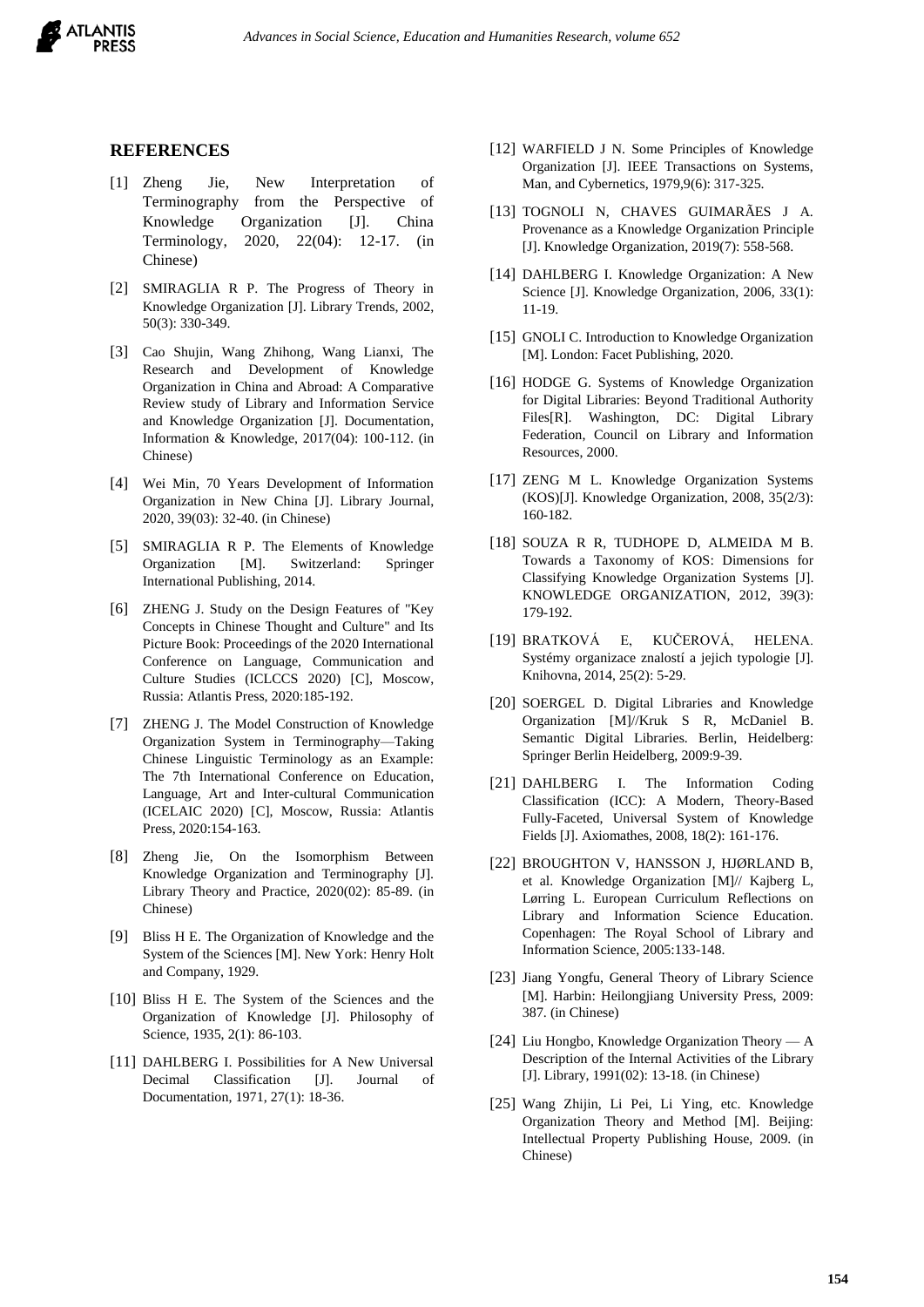- [26] Jiang Yongfu, Library and Knowledge Organisation: Understanding Library Science from the Point of View of Knowledge Organisation [J]. Journal of Library Science in China, 1999(05): 19- 23. (in Chinese)
- [27] Jiang Yongfu, Zhang Hongyan, What is Library Science — To Reconsider Library Science [J]. Library and Information Service, 2002(07): 34-38. (in Chinese)
- [28] Jiang Yongfu, Li Jingzheng, On the Methods of Knowledge Organization [J]. The Journal of The Library Science in China, 2001(01): 3-7. (in Chinese)
- [29] Jiang Yongfu, On Knowledge Organization [J]. Library and Information Service, 2000(06): 5-10. (in Chinese)
- [30] Wang Hao, Su Xinning, Services Platform for Knowledge Retrieval Based on CSSCI\_Onto [J]. New Technology of Library and Information Service, 2011(03): 22-29. (in Chinese)
- [31] Su Xinning, etc., Knowledge Organization Theory and Method Oriented to Knowledge Service [M]. Beijing: Science Press, 2014: 75. (in Chinese)
- [32] Ye Qisong, Keywords of Terminology Studies [M]. Harbin: Heilongjiang University Press, 2016: 120- 121. (in Chinese)
- [33] Wang Zhijin, Research Scope and Development Strategy of Knowledge Organization [J]. ournal of Library Science in China, 1998(04): 3-5. (in Chinese)
- [34] Bi Qiang, Mu Dongmei, Chen Xiaomei, The Change and Innovation of KOS in Digital Library [J]. Research on Library Science, 2009(11): 11-14. (in Chinese)
- [35] Chang Chun, Yang Jing, Li Yongze, Formation and Research Progress of Knowledge Organization Ecosystem [J]. Library and Information Service, 2019, 63(7): 146-150. (in Chinese)
- [36] Zeng Xinhong, etc. Chinese Knowledge Organization System — Semantic Description, Coconstruction and Sharing Services [M]. Beijing: Chemical Industry Press, 2016. (in Chinese)
- [37] Wang Zhijin, Ma Jing, Wang Xuan, On the Philosophical Basis and Eight Methods of Knowledge Organization [J]. Library Theory and Practice, 2013(04): 37-44. (in Chinese)
- [38] Li Huijia, Wang Nan, Study on Knowledge Organization of Think Tank Resources based on Semantic Link [J]. Library & Information, 2020(01): 120-126. (in Chinese)
- [39] GARBACZ P. Challenges for Ontological Engineering in the Humanities – A Case Study of Philosophy, Cham: Springer International Publishing, 2015: 27.
- [40] WEISSENBERGER L. Traditional Musics and Ethical Considerations of Knowledge and Documentation Processes [J]. Knowledge Organization, 2015,42: 290-295.
- [41] CHEN S, ZENG M L, CHEN H. Alignment of conceptual structures in controlled vocabularies in the domain of Chinese art: a discussion of issues and patterns [J]. International Journal on Digital Libraries, 2016, 17 (1): 23-38.
- [42] GARBACZ P. Un modello ontologico per l'integrazione delle informazioni del patrimonio culturale: CIDOC-CRM [J]. Italian Journal of Library, Archives and Information Science, 2016, 7(3): 43-77.
- [43] Ma Chuangxin, Structured Knowledge Representation of Annotated Documents [D]. Nanjing Normal University, 2014. (in Chinese)
- [44] Liu Ningjing, Liu Yin, Wang Moyan, etc. Research on the Knowledge Model Construction of Famous Scholars from the Perspective of Digital Humanism — Take the Digital Resource Center of Tsung Dao Lee as an Example [J]. Library and Information Service, 2019,63(23): 113-121. (in Chinese)
- [45] Deng Jun, Zhong Chuyi, Wang Ruan, etc. Knowledge Organization and Relation Analysis of Officials in Qing Dynasty — Taking Changchun County Annals·Changchun Official Examination and Interpretation Form as An Example [J]. Library and Information Service, 2020: 1-9. (in Chinese)
- [46] SZOSTAK R, GNOLI C, LÓPEZ-HUERTAS M. Interdisciplinary Knowledge Organization [M]. Switzerland: Springer, 2016: 210.
- [47] Wei Jianxiang, Interdisciplinary Knowledge Discovery and Visualization [M]. Nanjing: Nanjing University Press, 2011: 7. (in Chinese)
- [48] Zheng Yi, Organization and Application of Interdisciplinary Knowledge based on Ontology [D]. Wuhan University, 2015. (in Chinese)
- [49] Zhu Hui, Subject Term Ontology Construction [M]. Nanjing: Nanjing University Press, 2018. (in Chinese)
- [50] Chen Baixue, Chang Chun, Wang Liu'an, Acquisition of the Term Relationships of Thesaurus Based on Term Definitions [J]. Library and Information Service, 2017,61(10): 125-130. (in Chinese)